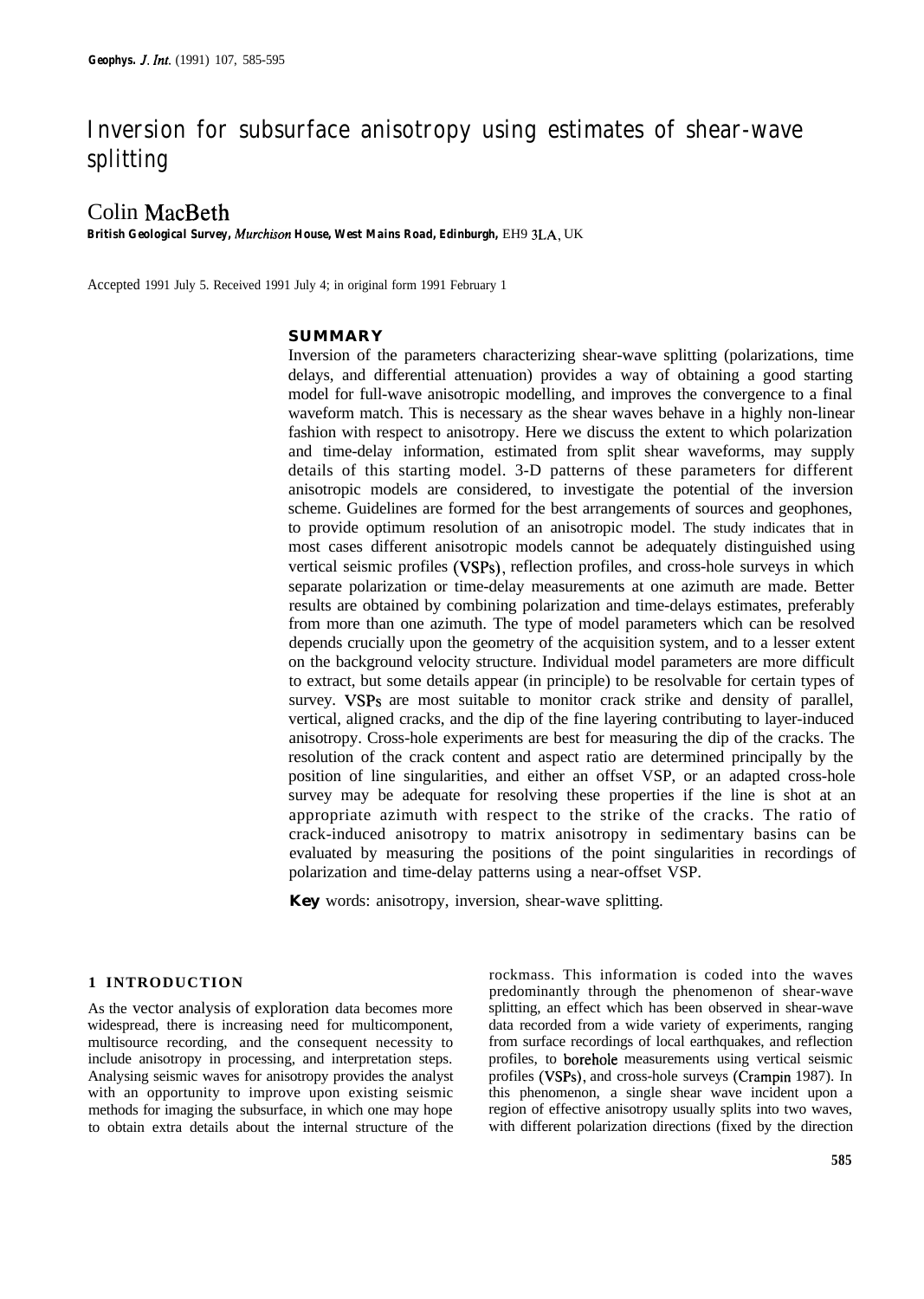of propagation, and the medium properties), and travelling at different velocities. Information on the effective anisotropic system, through which the shear waves propagate, may be obtained by interpreting the morphology of this distinctive phenomenon; a subject currently exciting much interest (MacBeth & Crampin 1991). The most satisfactory way in which to analyse this phenomenon, to estimate subsurface details, involves matching field seismograms with full-wave synthetic seismograms. Unfortunately, such forward modelling is time-consuming, and not wholly satisfactory. An alternative approach to this problem is to relate estimates of features of the seismic waves to the elastic properties of the medium in an inversion scheme, from which a preliminary set of models can be obtained, and used as a starting point for the full-wave modelling. To arrive at an anisotropic solution for each region of the subsurface, a two stage process is involved. First, estimates for the parameters which characterize split shear waves must be obtained; and secondly, these values are interpreted in terms of a range of physically plausible anisotropic models. The polarizations, attenuation, velocities, differential traveltime, and attenuation of the shear waves, are in theory all candidates for this inversion, and may be related to the elastic constants of the media through which they propagate.

An example of this type of approach is the inversion of velocity variations for either, or both, P- and shear waves, which has been a popular problem in recent years. These studies usually rely on the simplifications inherent in the assumption of azimuthal isotropy (hexagonal anisotropic systems, with a vertical axis of symmetry). The five elastic constants describing this type of anisotropy have been estimated by techniques such as those of White, Martineau-Nicoletis & Monash (1983), for P and *SV* phase velocities between two closely spaced boreholes, or Byun & Corrigan (1990), for a multilayered medium. Pratt & Chapman (1990) have investigated the problem in the context of P-wave tomography. Velocity studies have also been carried out for media which contain distributions of parallel, vertical cracks (Crampin 1978), leading to azimuthal anisotropy (hexagonal anisotropic system with a horizontal axis of symmetry). Crack densities, and crack strike (with corresponding elastic constants) have been estimated using the azimuthal variation of P-wave velocities (Crampin, McGonigle & Bamford 1980; Crampin, McGonigle & Ando 1986a). Including a further series of complexities to this problem, Sayers (1988) derived, from ultrasonic rock measurements, a way of relating wave velocity to a microcrack orientation function for an orthorhombic material (due to for example, two intersecting orthogonal crack sets). Helbig (1990) has introduced a technique for relating  $P$ , and shear-wave velocities to the elastic constants for a material with orthorhombic symmetry, however the equations are only tractable in symmetry planes. For most of these investigations, the only reliable way of determining the anisotropy is to use measurements at more than one azimuth, and for several symmetry planes. For this reason, the most successful studies so far have been restricted to azimuthal isotropy.

In recent years, a direct relation has been established between the polarizations and time delay of split shear waves, and a description of the anisotropy, which can be effectively considered an inversion process (Crampin 1987).

If one assumes that the medium under investigation is azimuthally anisotropic, as a result of thin parallel, vertical aligned cracks, then the polarization direction of the fast shear wave is approximately parallel to the strike of the cracks, for measurements within the shear-wave window (Booth & Crampin 1985). Additionally, the time delay can be directly related to the density of the cracks. These relations between the polarization and fracture orientation, and degree of splitting and density are expected from theoretical formulations (Crampin 1978, 1984), and have been confirmed by laboratory experiments (Tatham et *al.* 1987; Yale & Sprunt 1989). These relationships have been used to estimate fracture orientation and density in subsurface reservoir rocks. This has been used extensively in the interpretation of field data from reflection profiles (Alford 1986)) numerous VSPs (Crampin et *al.* 1986b; Squires, Kim & Kim 1989; Campden & Crampin 1991; Queen & Rizer 1990; Winterstein & Meadows 1990), and cross-hole data (Liu, Crampin & Booth 1989).

The anisotropy in many sedimentary basins is also due to horizontal fine layering and lithology leading to matrix anisotropy possessing transverse isotropy with a vertical axis of symmetry, as well as anisotropy due to parallel, vertical cracks possessing transverse isotropy with a horizontal symmetry axis. The combination of the two anisotropies leads to anisotropy with an orthorhombic symmetry (Bush & Crampin 1987). In this case, the simple inversion procedure above will not be valid, as the polarizations and time delays are perturbed from the expected behaviour of the thin parallel crack model (Crampin 1991a; Wild & Crampin 1991). A similar conclusion may be reached if the medium contains a dipping crack set, or there are more than one set of cracks (Crampin & McGonigle 1981; Winterstein & Meadows 1990). In this situation, one must attempt to solve a more general problem of inversion, and match the recorded pattern of polarizations or time-delay measurements, with known distributions from particular anisotropic models. In this paper, the feasibility of this approach is investigated, by examining the extent to which different anisotropic models may be distinguished from one another in different exploration situations, and the degree to which individual model parameters may be resolved. The study concentrates on the polarization direction of the leading shear wave, and the time delay between the fast and the corresponding slower split shear wave. Note that a consistent terminology for seismic anisotropy is given by Crampin (1989).

# **2 SHEAR-WAVE BEHAVIOUR FOR RELEVANT ANISOTROPIC MODELS**

# **2.1 Polarization and time-delay distributions**

Different anisotropic models may be distinguished by a particular 3-D pattern of behaviour of the polarizations and time delays through the medium, given in terms of incidence angle and azimuth. These distributions are conveniently displayed as equal area plots, which project the values over a hemisphere of directions onto a plane horizontal surface. In this representation, vertical propagation is given by the centre of the plot, and horizontal propagation by points around the edge of the plot (Fig. la). A description of this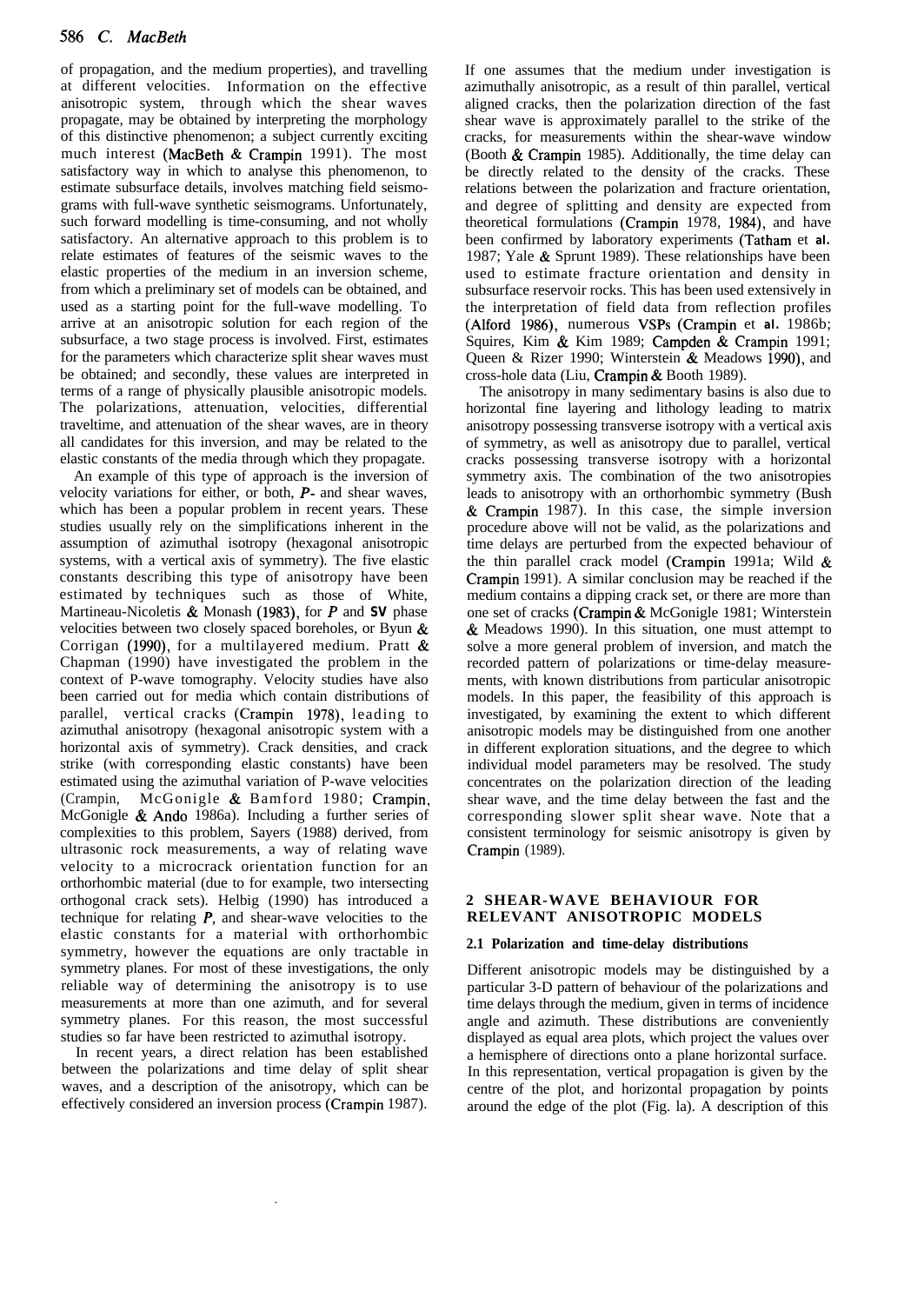

Fiie 1. Equal-area polar projections for the horizontal projections of the polarizations of leading split shear wave (left-hand side), and time<br>delay hetypen fester and clouse waves permelized to me km<sup>3</sup>. (sink hand side) delay between faster and slower waves normalized to ms km-' (right-hand **side),** for different types of anisotropy. (a) Interpretation of the polar plot in terms of directions of wave propagation in the medium; (b) polar projections for  $\vec{EDA}$  model; (c)  $\vec{PTL}$  model; (d) CLA model. Model parameters are detailed in Table 2. Black dots represent approximate directions of point singularities.

mapping is given by Wild & Crampin  $(1991)$ . This representation will be used to describe the patterns for the polarization of the leading split shear wave, and the corresponding time delay between the two split shear waves in the analysis below.

Rock containing a set of parallel, vertical aligned inclusions is effectively anisotropic, corresponding to a hexagonal system of symmetry, in which the axis of symmetry is horizontal. The anisotropy attributed to this type of model is known as extensive dilatancy anisotropy or EDA (Crampin 1985). The behaviour of the shear waves varies with both the angle of incidence in a vertical plane, and with azimuth. A typical pattern of the polarizations of the leading shear wave, and differential time delays resulting from shear-wave propagation through this type of material is shown Fig. l(b). A characteristic feature of this model is a broad band of parallel polarizations in the direction of the crack strike, leading to a maximum in the time-delay pattern at vertical incidence. Time delays drop to zero at the edges of the band (line singularities), before increasing for more horizontally propagating ray paths away from the crack strike. The band is delimited by these two line singularities, point at which the velocity surfaces of the two split shear waves intersect, and at which the waves experience an abrupt transition in polarization (Crampin & Yedlin 1981). This occurs at an incidence angle of about  $30^{\circ}$  at an azimuth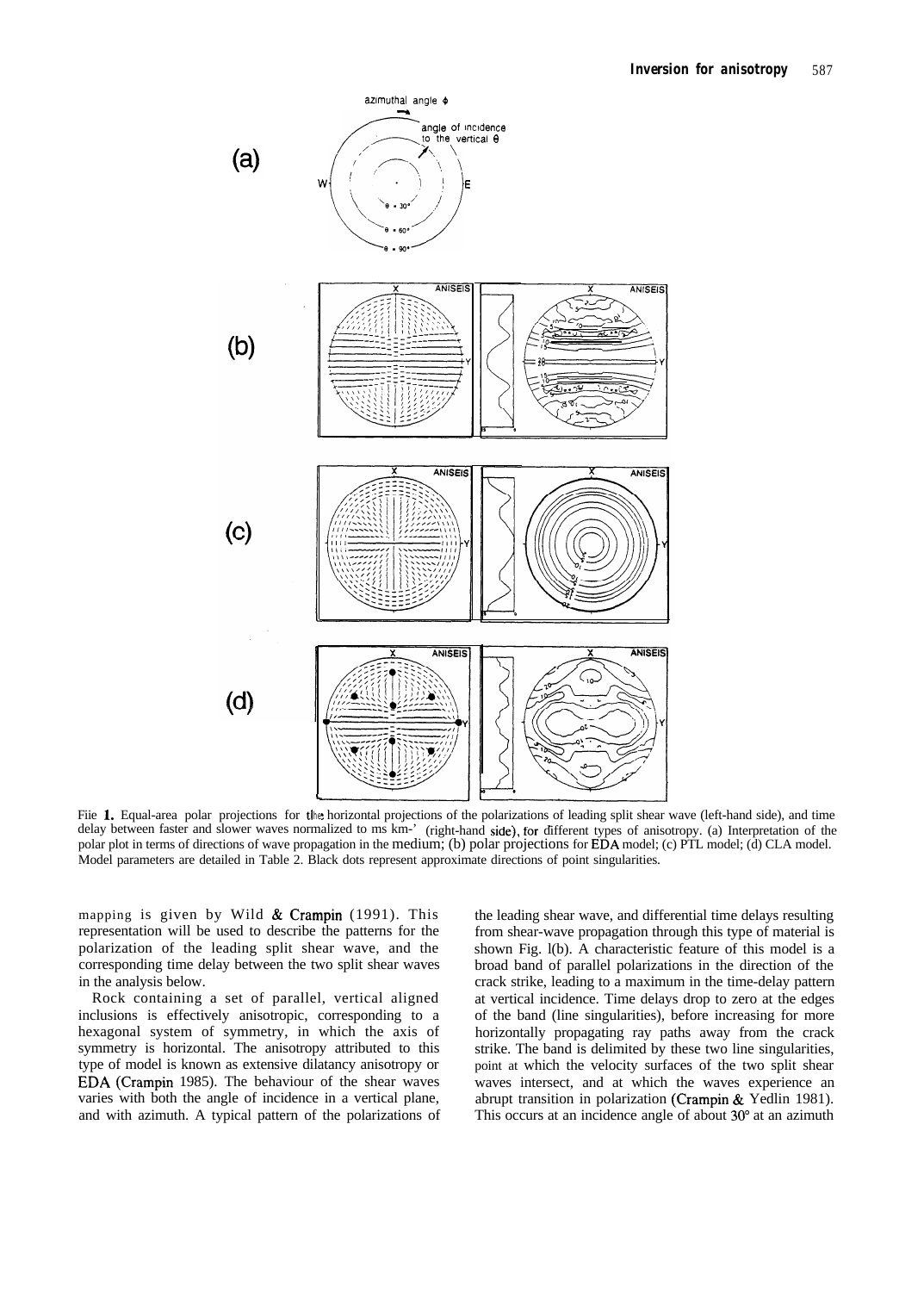of  $0^{\circ}$  (perpendicular to the crack-strike) for the model shown. There are six crack parameters of interest in this model, each of which can change these patterns, and consequently, in theory, may be extracted from analysis of shear-wave splitting. These parameters are the crack density, crack strike, two dip angles, aspect ratio, and the content of the cracks (which is considered here as a one-valued function of content material type, but may be dependent on several descriptive parameters). The absolute values of the time delays are also affected by the properties of the isotropic background matrix.

The effective matrix anisotropy of repeated thin layers of different isotropic materials to seismic waves, or lithological anisotropy, gives rise to an anisotropic medium with hexagonal symmetry, the axis of symmetry being vertical (see many papers by Levin, and Helbig , and their colleagues). The anisotropy attributed to this type of medium is known for convenience as PTL anisotropy. The elastic properties of the medium (and hence the behaviour of the shear waves) vary only with angle of incidence in a vertical plane (Fig. lc). The polarizations of the leading shear wave for a cone of directions around vertical propagation exhibit pure *SV* motion. As the propagation direction becomes progressively horizontal, the polarizations undergo a transition into a pure *SH* motion. The time delays are circularly symmetric about the vertical, for which there is zero time delay, increasing to a maximum in the horizontal direction. The patterns of polarization and time delay may be affected by the dip angles of the layering, the strength of the anisotropy, and the material consituents for the layers, and their relative thicknesses.

In sedimentary basins, the two types of anisotropy, EDA and PTL, may combine to form an anisotropic system with orthorhombic symmetry (Bush & Crampin 1987; Crampin 1991a). Unlike the hexagonal systems, the corresponding equal area plots for this system exhibit a number of distinctive point singularities (Crampin 1991a; Wild & Crampin 1991); directions near which shear-wave behaviour changes rapidly with small changes in direction. By combining EDA and PTL anisotropy in different proportions, a wide variety of patterns of behaviour is possible. This behaviour is catalogued in Wild  $&$  Crampin (1991). In such materials, the polarization of the faster split shear wave may not be wholly parallel to the strike of the cracks, even near to vertical directions of propagation. For small ratios of EDA to PTL anisotropy (2 per cent EDA anisotropy to 10 per cent PTL anisotropy), point singularities may occur for ray directions close to vertical propagation. The number of parameters specifying this model is a combination of those for the two separate models. For convenience in further discussion, this model is referred to as CLA anisotropy (crack-layer anisotropy).

#### **2.2 Sensitivity of polarization and time-delay distributions**

The resolution of a particular model parameter in any scheme of inversion depends on the sensitivity of the shear waves to this parameter, and on the nature and geometry of the acquisition system. Here, we discuss the overall effect of each model parameter on the pattern of polarizations and time delays, and in a later section consider the restrictive effects of individual acquisition geometries.

The effect of changing crack strike in EDA anisotropy is to rotate the patterns of polarization or time delay in Fig. l(a) about the vertical axis, in the horizontal plane. This procedure clearly has a significant effect on the recorded polarizations, which are strongly azimuthally dependent. Sloping the cracks to the vertical also produces significant changes in the general pattern of these distributions. Figs  $2(a)$ -(d) show the effect of changing the slope of the crack set by rotating about the Y-axis in the X-Z plane, by 0", 30", 60", and 90" respectively. As the slope increases, the band of parallel polarizations (and hence the line singularities associated with the edge of this band, highlighted by the solid lines on the figure) moves outwards from the centre of the diagram creating asymmetry. This is eventually replaced, for horizontal cracks, by radial (SV) pattern with a small region of tangential *(SH)* polarizations for shallow angles of incidence, the typical feature of PTL anisotropy. Other patterns may also be produced by sloping the cracks around the X-axis, or combining the two types of rotation. By introducing changes of strike and slope, a number of interesting features relating to the non-



**Figure 2. The** effect of slope of the cracks on the behaviour of shear-wave polarizations and time delays for EDA anisotropy. Slopes range from  $0^\circ$  to  $90^\circ$ . The positions of the line singularities are highlighted for reference. The dotted line corresponds to the ray directions through the medium for an offset VSP experiment. The variation with dip for PTL anisotropy may be visualized by reversing the order of the diagrams.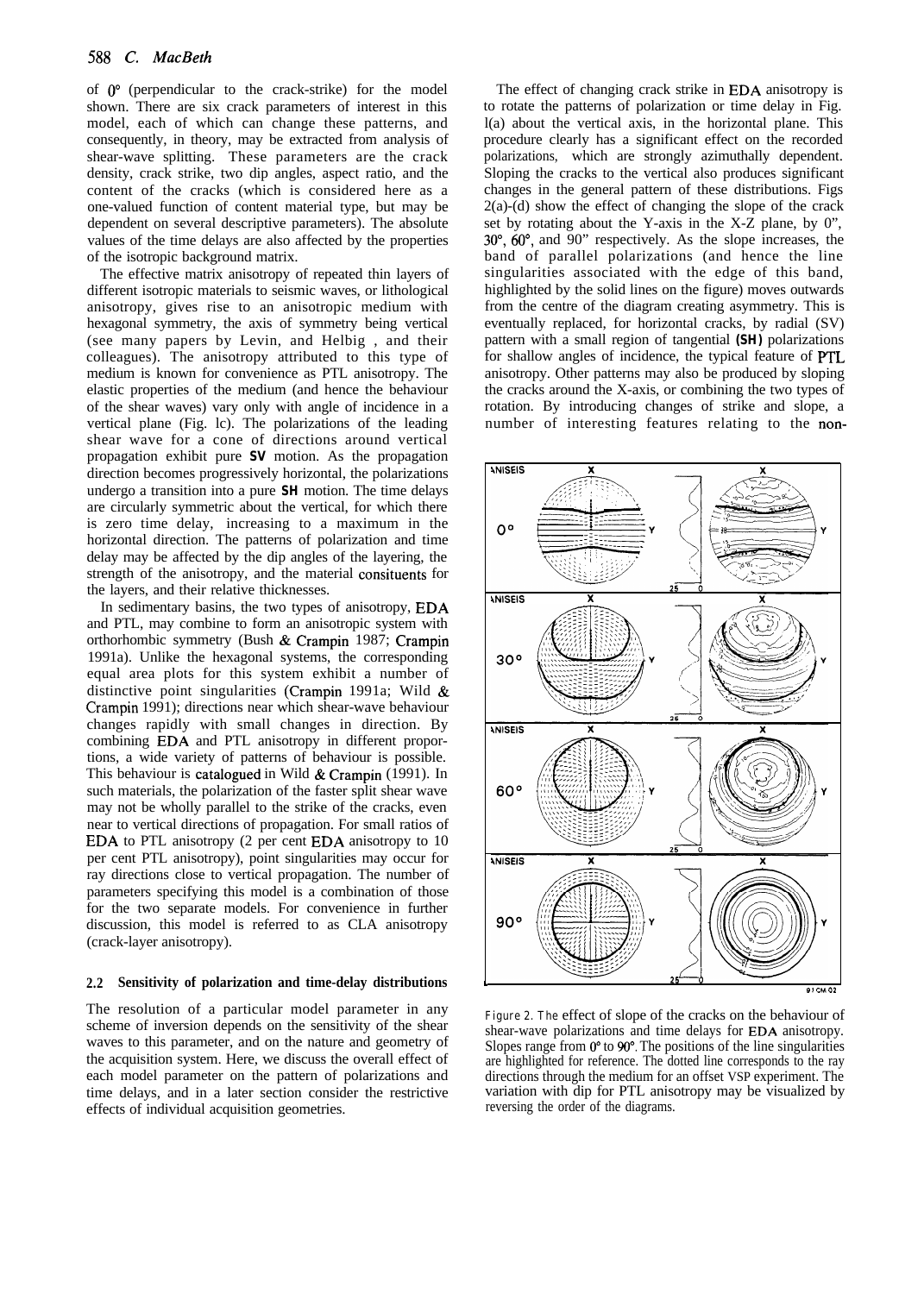uniqueness of interpretation of the recorded polarizations may be introduced. These are also illustrated in Fig. 2, which shows, superimposed upon the polarization patterns, a dotted line corresponding to the directions of propagation of shear waves recorded in an offset VSP. If one observes parallel polarizations which are striking along the radial (in-line) direction, then this may be interpreted as an azimuthal rotation of the EDA model in Fig. 2 by 90", or by a slope of 30". In this case, accurate estimates of the time delay are required to resolve this ambiguity. Nonuniquenesses may also arise with the distribution of time delay. These parameters determining the orientation of the anisotropy are clearly important in interpreting the recorded patterns of polarization and time delay. Some problems in such an interpretation may be avoided by constraining these parameters on physical grounds. For example, large changes of crack slope at depth may be excluded on the grounds of predominant vertical stresses (Crampin 1990). For shallower surveys, geological evidence must be used. The effect of sloping cracks has been observed by Douma, den Rooijen & Schokking (1990), for shear-wave measurements taken from a shallow (14Om) VSP in clay. In this experiment, the recorded polarizations could be explained by geological evidence of fissures dipping at  $60^\circ$ . If the order of Figs  $2(a)-(c)$  is reversed, the sequence also illustrates how the patterns related to PTL anisotropy change with dip angle of the bedding. The line singularities, corresponding to the transition between *SV* and *SH* polarizations, now move upwards through the diagram. Similar conclusions hold regarding the ambiguities in interpretation for this case.

The behaviour of shear waves is also sensitive to changes in the geometry of the inclusions in the EDA model. The results of Douma & Crampin (1990) and Crampin (1991b) show that increasing the aspect ratio (ratio of thickness and the diameter) of the inclusions, increase the width of the parallel band of polarizations in Fig. l(a). This implies that the angle the line singularity makes with the direction of the symmetry axes (horizontal) decreases with increasing aspect ratio. At an aspect ratio of 0.2, for a crack density of 0.05, these studies conclude that the line singularity coalesces with the kiss singularity, where the two shear-wave velocity surfaces touch tangentially (Crampin & Yedlin 1981), and the entire plot is filled with parallel polarizations. For this particular model, the time delays have only one maximum at vertical incidence, the delays decreasing slowly with increasing incidence. For large aspect ratios, it may thus be difficult to obtain the exact position of the singular point, especially if scattering plays a dominant role in the seismogram. An alternative way to extract information about the cracks in this case, is to utilize the significant Z-'-wave anisotropy which results with a maximum at aspect ratio of 0.2 (Crampin 1991b). For smaller aspect ratios, the line singularity may be detected more easily. This particular result has been used to interpret temporal changes in anisotropy preceding and after an earthquake (Peacock *et* al. 1988; Crampin *et al.* 1990; Booth *et al.* 1990), the inclusions changing geometry in response to the changing stress field.

Changing the content of the cracks also has an effect on the position of the line singularity. In particular, a decrease in the fluid velocity of the contents in the inclusions shifts the shear-wave line singularities towards the horizontal



**Figure 3.** Changing crack aspect ratio and content for an EDA model varies the directions of the line singularities, which increase (dotted arrows), or reduce (solid arrows) the width of the parallel band of polarizations. Increasing aspect ratio moves the directions for the line singularity closer to the horizontal (dotted lines). Decreasing aspect ratio moves the line singularity directions closer to vertical, until a limiting width (minimum incidence angle of about  $30^{\circ}$ , at an azimuth of  $0^{\circ}$ ) is encountered at an aspect ratio of 0.001 or smaller. As the crack content changes from water-filled to dry, the band of parallel polarization becomes wider, and fills the entire plot for dry cracks, except for very small aspect ratios and large crack densitites.

(Crampin *et al.* 1990). Fig. 3 summarizes the effects of aspect ratio and velocity of crack contents. Consequently, for most dry cracks, the behaviour is similar to those with aspect ratios of 0.3 or greater. This result represents an inherent non-uniqueness which may confuse a prospective inversion scheme. Material permeated by cracks containing fluids with small acoustic velocities, or dry cracks, will have the same influence on the shear-wave polarizations as water-saturated cracks with large aspect ratios. An increase in crack density, caused by either an increase in the number of cracks, or by an increase in the size of the cracks, increases the delays between the split shear waves along almost all ray paths. The effect is to scale the time-delay patterns, whilst maintaining the overall pattern of polarizations.

The behaviour of shear waves in sedimentary basins, where there is a combination of both EDA and PTL anisotropy, has been shown to be complicated (Crampin 1991a; Wild & Crampin 1991). Specific directions exist called point singularities (Crampin & Yedlin 1981), at which the two shear-wave phase velocity surfaces touch at the vertices of convex and concave cones. In directions near these point singularities, there may be severe disturbance to the amplitudes, and polarizations of shear waves radiating from a point source propagating along ray paths at the group velocity (Crampin 1991a). These singularities are associated with rapid variations in the polarization directions, and cause patterns of distruptive behaviour in cones of directions around them. The time delays may display rapid changes in sign, but usually remain finite (Crampin 1991a). The directions of these singularities is strongly influenced by the ratio of EDA to PTL anisotropy in the sedimentary rock. When this ratio is sufficiently small, point singularities may occur in directions of propagation very close to vertical directions. The aspect ratio of the cracks has some effect on the patterns of polarization and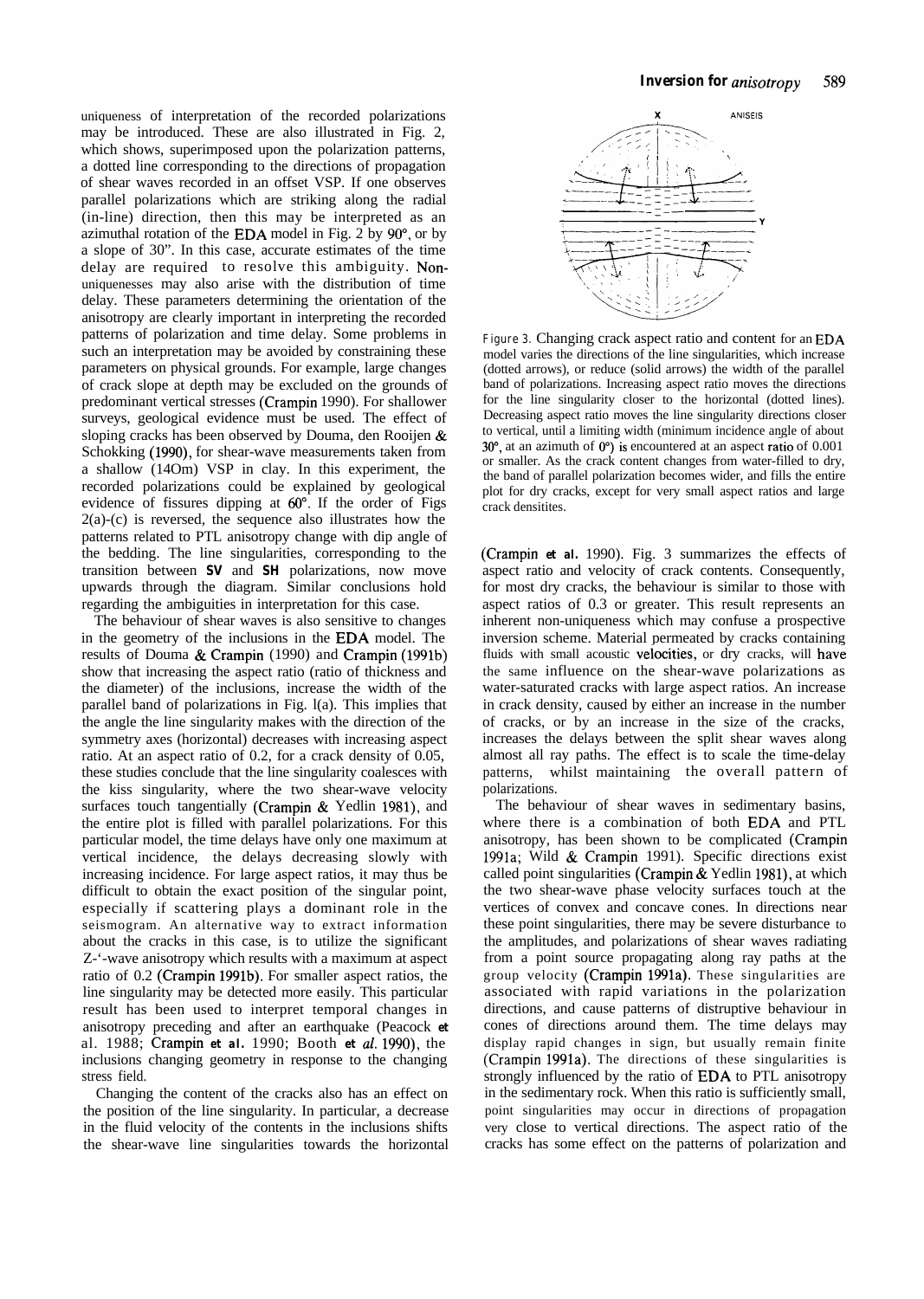time delay, but significant effects are mainly confined to small (<6 per cent maximum differential anisotropy) values of PTL anisotropy. Clearly a wide range of patterns of polarizations and time delays can be produced by varying various parameters.

# **2.3 Inversion for anisotropy using polarizations and time delays**

The objective of a scheme for inverting the parameters which characterize shear-wave splitting is to find a suitable anisotropy which models the observed polarization directions and time delays. The discussion of sensitivity shows that a wide variety of polarization and time-delay patterns can be produced by varying the crack and layer parameters in the models, particularly for sedimentary rocks. The discussion also highlights areas where some ambiguity in interpretation may be expected for some variations of model parameters. The overall appearance of the patterns does appear unique, and it is anticipated that inversion can be achieved. Unfortunately, in practice, the problem of selecting a particular representative anisotropic model to match the observed values is constricted by the type and geometry of the exploration survey. This will necessitate the comparison between estimates of the anisotropic parameters from shear-wave observations, and the distributions of these values corresponding to theoretical anisotropic models, being made for a limited range of 3-D directions, so that only a small area of the equal area plot is illuminated. This region, which is determined by the acquisition geometry, type of exploration survey, also the layered isotropic background model (discussed in Section 3.6), is defined here as the data aperture. The inverse problem for polarizations or time delays thus becomes: given this discrete sample of values as a function of limited direction (defining the aperture or apertures), what is the statistical probability of these being related to a distribution associated with a particular anisotropic model. This comparison must also be viewed with consideration to the errors which arise in the estimation process and the extent to which a random set of values may fit the observations. In the next section we address the form which this data aperture takes for different exploration surveys, and then examine the extent to which different anisotropic parameters can be resolved with these systems.

# **3 COMPARING OBSERVED AND PREDICTED DISTRIBUTIONS TO EXTRACT MODEL PARAMETERS**

## **3.1 Vertical seismic profile**

The vertical seismic profile provides a controlled way of examining the subsurface anisotropy, without the problems associated with surface recordings of shear waves. The special geometry of the VSP offers many advantages over other acquisition geometries for detecting and analysing the effects of anisotropy. The data aperture which is available to a typical offset VSP is shown in Fig. 4(a), superimposed upon a pattern of polarizations for reference. Here a uniform medium is assumed for simplicity. The variation of the aperture due to the refraction of the rays through the

earth structure is discussed in Section 3.6. Depending on the offset, this survey samples the subsurface at ray angles ranging from the vertical (deepest geophone level) to near horizontal (shallowest geophone level). If the aperture is small (zone of interest is deep, or zero offset VSP), it may not extend beyond the band of parallel polarizations corresponding to azimuthal anisotropic models. In this case, however, the crack strike and density may always be resolved, assuming that the dip of the anisotropy has been constrained. The dip is difficult to identify from these nearly vertical ray paths, unless observations are available from a range of azimuths and angles of incidence at the appropriate range of directions. EDA and PTL anisotropy can be distinguished unambiguously for a zero-offset VSP, using the time delays, as PTL anisotropy implies no shear-wave splitting for vertical incidence, with an increase in time delay for more horizontal rays. Depending on the azimuth of the survey, **EDA** anisotropy may result in a decreasing time delay or constant time delay as the rays become more horizontal. Out-of-plane dips in the bedding planes associated with PTL anisotropy may also be measured in this system. For this position of aperture, it may also be possible to resolve small amounts of EDA anisotropy, combined with strong PTL anisotropy, by locating the positions of point singularities.

Multi-offset techniques at the same azimuth increase the length of the aperture, and consequently sample a larger range of directions along a particular azimuth. The apertures can now cover the line singularity, and hence resolution of aspect ratio and crack content may be possible. Fig. 5 shows data apertures for three specific geometries. The apertures in Fig. 5(a) cover the transition region outside the band of parallel polarizations for appropriate azimuths in the EDA model, and the region of transition for the PTL model. The first region may be observed with a sequence of geophone positions, with the shallowest at 1025 m, and a source offset of 500 m, the second aperture is obtained for the shallowest geophone now at 265 m, and the same source offset. Unfortunately, the results for the shallower geophones will be degraded, as the estimates of the shear-wave splitting decrease in accuracy with increasing incidence angle. This is due to increased scattering, in addition to the effect of the internal shear-wave window, for which the particle motions become disturbed and unreliable if the ray direction lies outside the internal shear-wave window of an interface (Liu & Crampin 1990). Consequently, it may be more difficult to obtain good estimates of the aspect ratio and crack content.

## **3.2 Reflection survey**

The reflection survey has in general four problems associated with its use for distinguishing between anisotropic models. First, for a given offset (length of geophone spread), the data aperture is smaller than the corresponding one for the VSP. Secondly, the aperture over which the shear-wave estimates is restricted to incidence angles less than about 35" by the shear-wave window (Booth  $\&$ Crampin 1985), outside which the surface recordings are distorted and unreliable. Thirdly, because the shear-wave polarizations may vary with angle of incidence, conventional CDP gathers degrade the shear-wave data. Fourthly,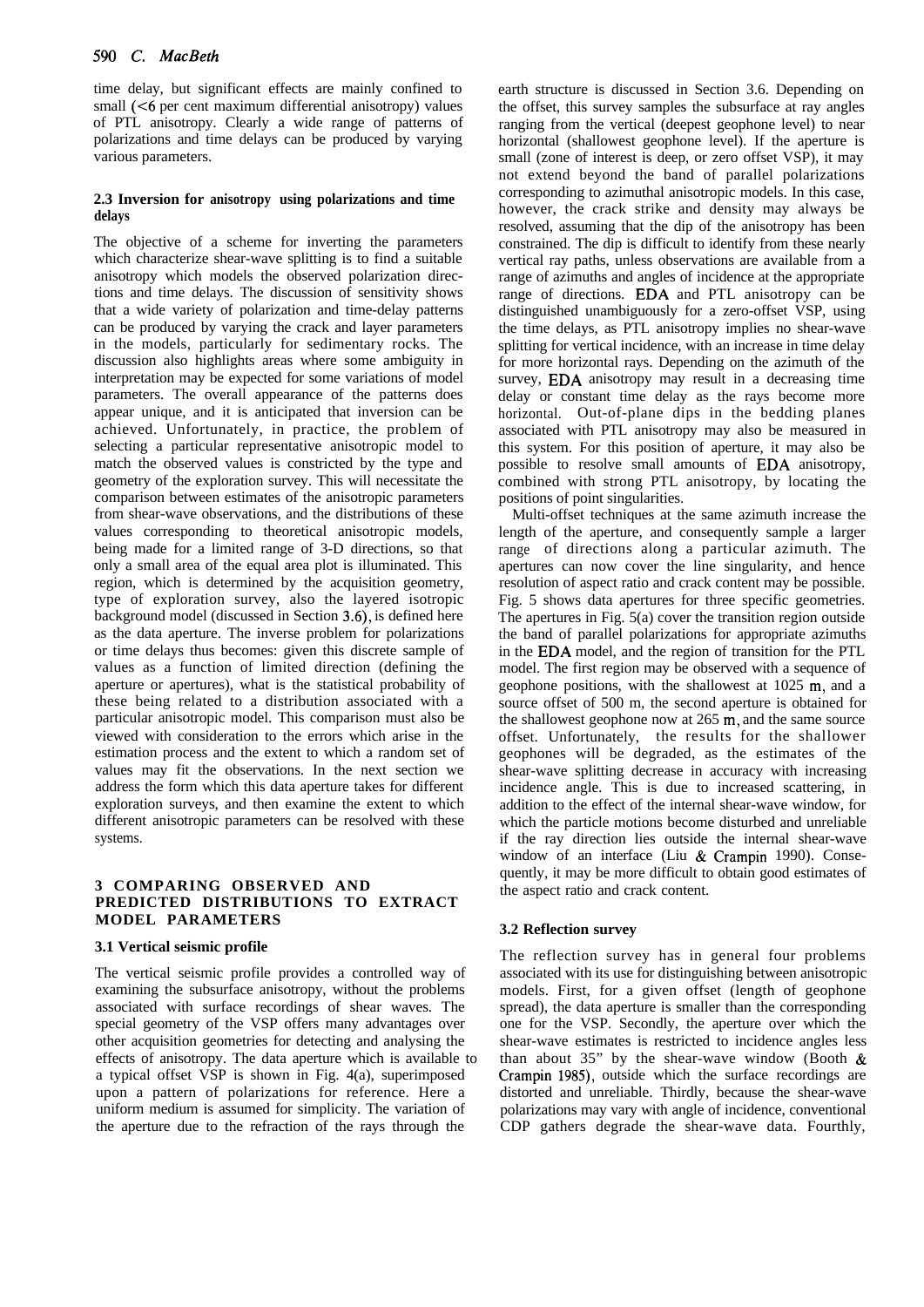shear-waves may be severely disturbed on reflection from an interface between isotropic or anisotropic material (Yardley & Crampin 1991). Fig. 5(b) shows the data aperture for a typical acquisition geometry, and demonstrates the restriction of the shear-wave window (circle in centre of diagram). Consequently, for a reflector at 500 m, increasing the geophone spread from 1430 m (limit of shear-wave window), to 2000 m (beyond shear-wave window) (Fig. 5b) does not alter the information content for resolving the subsurface anisotropy. Note that a similar conclusion is reached for a reverse VSP. As the band of parallel polarizations diagnostic of the EDA model is of a similar size to the shear-wave window, it may be difficuh to identify the position of the line singularity, and hence resolve the content or aspect ratio of the cracks using this type of acquisition geometry. The same conclusions for crack strike and density hold for this survey as for the VSP, especially for near-vertical angles.

#### **3.3 Cross-hole survey**

Cross-hole surveys give sub-horizontal coverage of the earth, between two boreholes. A typical data aperture for this geometry is shown in Fig. 4(c). It should be noted that the apertures corresponding to up- and downgoing waves superimpose each other on the polar projection plot. This does not affect the interpretation of the results for patterns where there is a horizontal plane of symmetry. If an asymmetry is created, due to dipping cracks for example, then the up- and downgoing waves do not have similar patterns of shear-wave splitting. A more convenient representation for cross-hole surveys, in this case, is the cylindrical projection (Liu *et al.* 1989). In principle, as this acquisition geometry records waves from a subsurface source to subsurface receiver, the difficulties arising due to



Fire 4. Three types of acquisition geometry considered in this study, with apertures (ranges of direction sampled by geometry), superimposed upon equal-area polarization patterns for an orthorhombic material. (a) VSP; (b) reflection survey; and (c) cross-hole survey.

near-surface irregularities are avoided. From a synthetic seismogram analysis of cross-hole surveying, Liu *et al.* (1989) conclude that information about the EDA model, taken from shear-wave splitting, is unlikely to be estimated or interpreted easily from cross-hole surveys unless sufficient observations can be made at a range of azimuths. The azimuth of the survey, relative to the crack strike is crucial to the amount of information which can be extracted on this parameter. This result can be understood by comparing the aperture in Fig. 4(c) with the patterns of polarizations, at different azimuths, for the anisotropic models in Figs l(a), and l(c). Unless the range of angles of incidence is sufficiently large, then the aperture will sample similar polarization variations. The strike may only be determined if the data aperture lies, by chance, in the band of parallel polarizations. As the width of this band depends on the aspect ratio or content of the cracks, then dry cracks, or large aspect ratios, are more likely to be hit upon by chance. For a large range of angles of incidence (larger data aperture), and several azimuths, it may be possible to identify the strike using the symmetry in the patterns of



**Figure** 5. Specific apertures for particular types of exploration survey; (a) VSP with shallowest geophone at 1025 m, and source offset at 500 m (left), and shallowest geophone at 265 m for the same offset (right), covering transition zones for EDA and PTL models; (b) reflection profile with reflector depth at -500 m, for geophone spread ranging over 1430 m (left) (up to the shear-wave window), and 2000m (right) (beyond the shear-wave window); and (c) cross-hole experiment for borehole separation of 500 m, and a maximum geophone/source spread of 265 m, covering the line singularity for PTL model.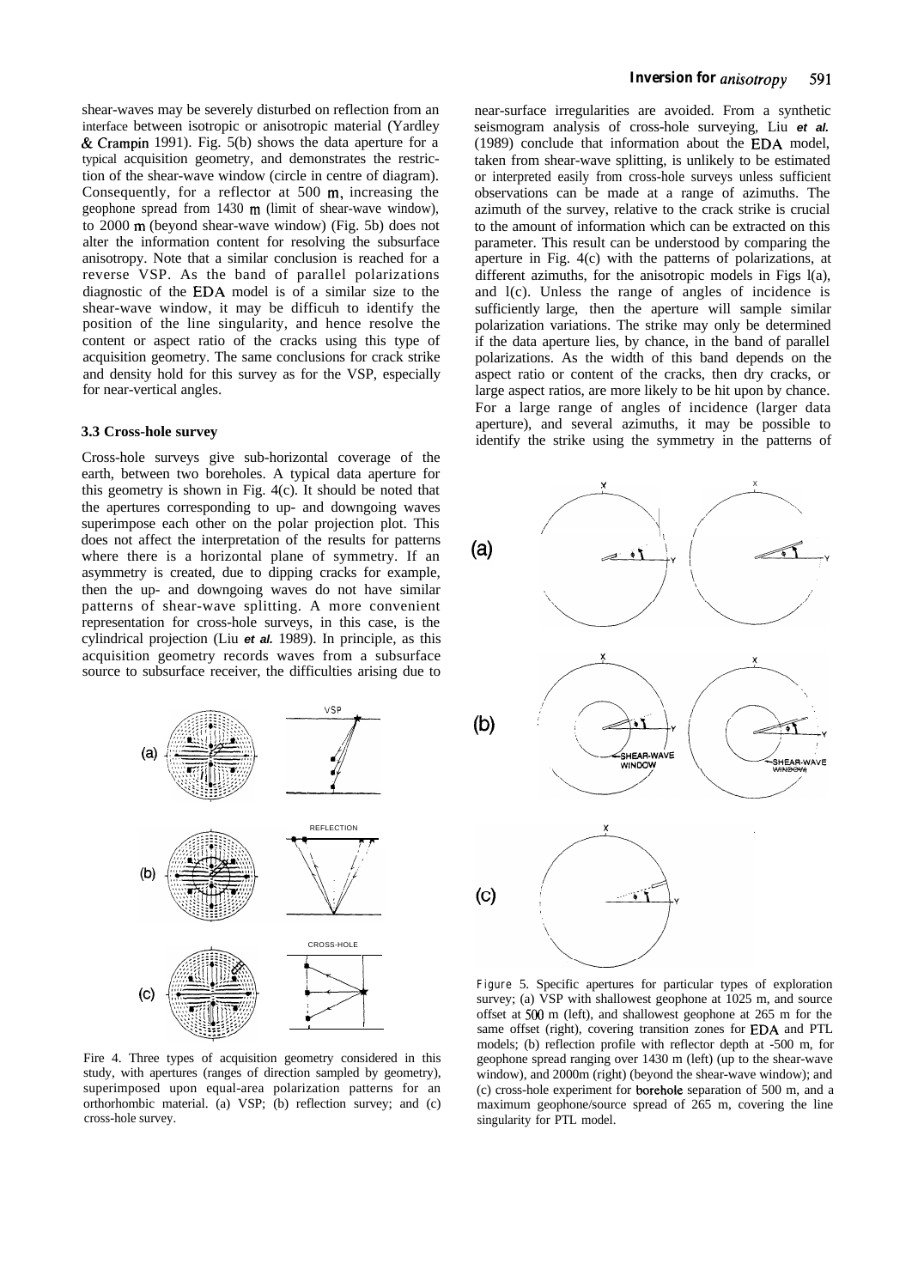# *592 C. MacBeth*

polarizations and time delays. Cross-hole surveys display the effects of dip as asymmetries in polarization patterns. For azimuths parallel to the crack strike, dip can be read directly from dip of the polarization (Liu et al. 1989). It appears that the effect of the dip, noted in Fig. 2, will have a significant effect on patterns of polarizations and time delays from crack-induced and matrix anisotropies. A small area of uncertainty in dip evaluation is present when estimating polarizations with a small aperture, for the PTL model. Information about the aspect ratio or content of the cracks, may be extracted in a cross-hole survey, except for cracks with large aspect ratios or dry cracks. The aperture corresponding to a single azimuth survey, covering the line singularity, is shown in Fig. 5(c). This aperture corresponds to two boreholes, 500 m apart, geophone and source levels covering a range of 265 m in the boreholes. Although this geometry is sufficient to distinguish between EDA and PTL models, it is difficult to distinguish between the CLA and PTL models.

#### **3.4 Statistical comparison of polarization and time-delay patterns to resolve different types of anisotropy**

Here the resolution between EDA, PTL and CLA models is analysed more quantitatively by comparing the theoretical patterns of polarization and time delay for three different anisotropic models. The ANISEIS package (Taylor 1991) is used to produce the expected polarization and time-delay values for shear-wave propagation through one of these three particular anisotropic models, as recorded on a particular acquisition system at one specific azimuth. This profile of values is then compared with the expected polarization and time-delay distributions for each azimuth of the EDA, PTL, and CLA models, at corresponding angles of incidence. The comparisons are made for azimuths between 0" and 360°, in steps of 4.5". The degree of agreement between 'recorded' and model profiles is monitored using the misfit function:

$$
\chi^2 = \sum (p_i^{\rm o} - p_i^{\rm m})^2 / \Delta p_i^2, \tag{1}
$$

where  $p_i^{\circ}$  and  $p_i^{\mathsf{m}}$  are the ith 'recorded', and model polarization angles respectively, and  $\Delta p_i$  is the estimation error. If the fit function is at an acceptable level for any of the model azimuths, then the 'recorded' profile at that azimuth is flagged as acceptable. Another 'recorded' profile at a different azimuth is then chosen and the comparison procedure repeated. The process continues until all azimuths of the 'recorded' model have been analysed. The procedure gives the percentage of 'recorded' profiles which agree with at least one model profile.

Tables l(a), (b) and (c) give details of the comparison between EDA, PTL, and CLA models. (The model parameters are given in Table 2.) Three single azimuth acquisition geometries are considered, these corresponding to a VSP, reflection profile, and cross-hole survey. Two tables are given for each acquisition geometry, corresponding to comparisons for the polarization patterns of the leading split shear wave, and the time delay between split shear waves. Each entry in the table represents the percentage of 'recorded' profiles, for which the criterion:  $\chi^2 < \varepsilon(n)$  is satisfied for at least one model profile. *n* is the **Table 1.** Statistical comparison between the polarization and time-delay patterns generated by EDA, PTL, and CLA models. Details of these models are given in Table 2. Comparisons are made for three separate field experiments: (a) VSP with source offset at 500 m, and 20 geophone levels between 1000 and 2000 m; (b) reflection profile, with principal reflector at a depth of 1000 m, source offset at 700 m (to stay within shearwave window), and 20 geophones distributed over this distance; and (c) cross-hole experiment, with boreholes 300 m apart, and 20 geophones spaced between 1200 and 1400 m. Errors in polarization estimates are assumed to be  $10^{\circ}$ , and for time delays 5 ms. The comparison is made for an experiment shot at one azimuth only.

| (a)<br><b>POLARIZATIONS</b>     |                  |                            |             | <b>TIME-DELAYS</b> |                              |            |  |
|---------------------------------|------------------|----------------------------|-------------|--------------------|------------------------------|------------|--|
| <b>MODEL</b>                    |                  |                            |             | <b>MODEL</b>       |                              |            |  |
| R<br>E                          | <b>EDA</b> P T L |                            | CL4         | <b>EDA</b>         | <b>PTL</b>                   | <b>CLA</b> |  |
| C EDA 100.0<br>$\mathbf{0}$     |                  | 9.8                        | 23.0        | <b>EDA</b> 100.0   | 19.7                         | 75.4       |  |
| <b>R PTL</b> 100.0<br>D         |                  | 100.0                      | 16.3        | PTL $0.0$          | 100.0                        | 0.0        |  |
| <b>E CLA</b> 49.2<br>D          |                  | 9.8                        | 100.0       | $CLA$ 0.0          | 0.0                          | 100.0      |  |
| (b)<br><b>POLARIZATIONS</b>     |                  |                            | TIME-DELAYS |                    |                              |            |  |
| R                               | EDA              | <b>MODEL</b><br><b>PTL</b> | <b>CLA</b>  | <b>EDA</b>         | <b>MODEL</b><br>PTL          | <b>CLA</b> |  |
| $C$ EDA $100.0$<br>$\mathbf{0}$ |                  | 9.8                        | 16.4        | <b>EDA</b> 100.0   | 23.0                         | 100.0      |  |
| R PTL 100.0<br>D                |                  | 100.0                      | 100.0       | PTL $0.0$          | 100.0                        | 0.0        |  |
| E CLA 23.0<br>D                 |                  | 9.8                        | 100.0       | $CLA$ 0.0          | 0.0                          | 100.0      |  |
| (c)<br><b>POLARIZATIONS</b>     |                  |                            | TIME-DELAYS |                    |                              |            |  |
| R<br>E                          | <b>EDA</b>       | <b>MODEL</b><br>PTL        | <b>CLA</b>  | EDA.               | <b>MODEL</b><br>PTL          | <b>CLA</b> |  |
| $C$ EDA $100.0$<br>0            |                  | 0.0                        | 6.5         |                    | <b>EDA</b> 100.0 29.5        | 32.8       |  |
| <b>R PTL</b> 0.0                |                  | 100.0                      | 100.0       | PTL 0.0            | $100.0 \text{ o}$ . $\sigma$ |            |  |
| D<br>$E$ a"4<br>D               | 13.0             | 29.5                       | 100.0       | CLA 0.0            | 0.0                          | 100.0      |  |

number of estimates used in the computation, and  $\varepsilon$  is the threshold value for a 99 per cent confidence level. For this computation, polarization error is assumed to be  $10^{\circ}$ , and the time delay error is 5 ms.

The analysis results tor a VSP experiment with a 500 m source offset, and 20 geophones between 1000 and 2000 m are shown in Table l(a). The data aperture ranges from 14" to 27". The results show that the EDA model ('recorded') can be distinguished from the PTL model on the basis of polarizations, although for a small range of azimuths, the band of parallel polarizations may be confused with the SV polarizations in the PTL model. Interestingly, a comparison between a PTL model ('recorded') and EDA model suggests that the two models cannot be distinguished on the basis of polarizations alone. Given a set of aligned polarizations, from the PTL model ('recorded') each one can fit the band of parallel polarization for the EDA model. The chance of the PTL model ('recorded') fitting the CLA model is much smaller. There is a high probability of a CLA model ('recorded') fitting an EDA model, but a smaller chance of fitting a PTL model. The results of the intercomparison for the time delays are much more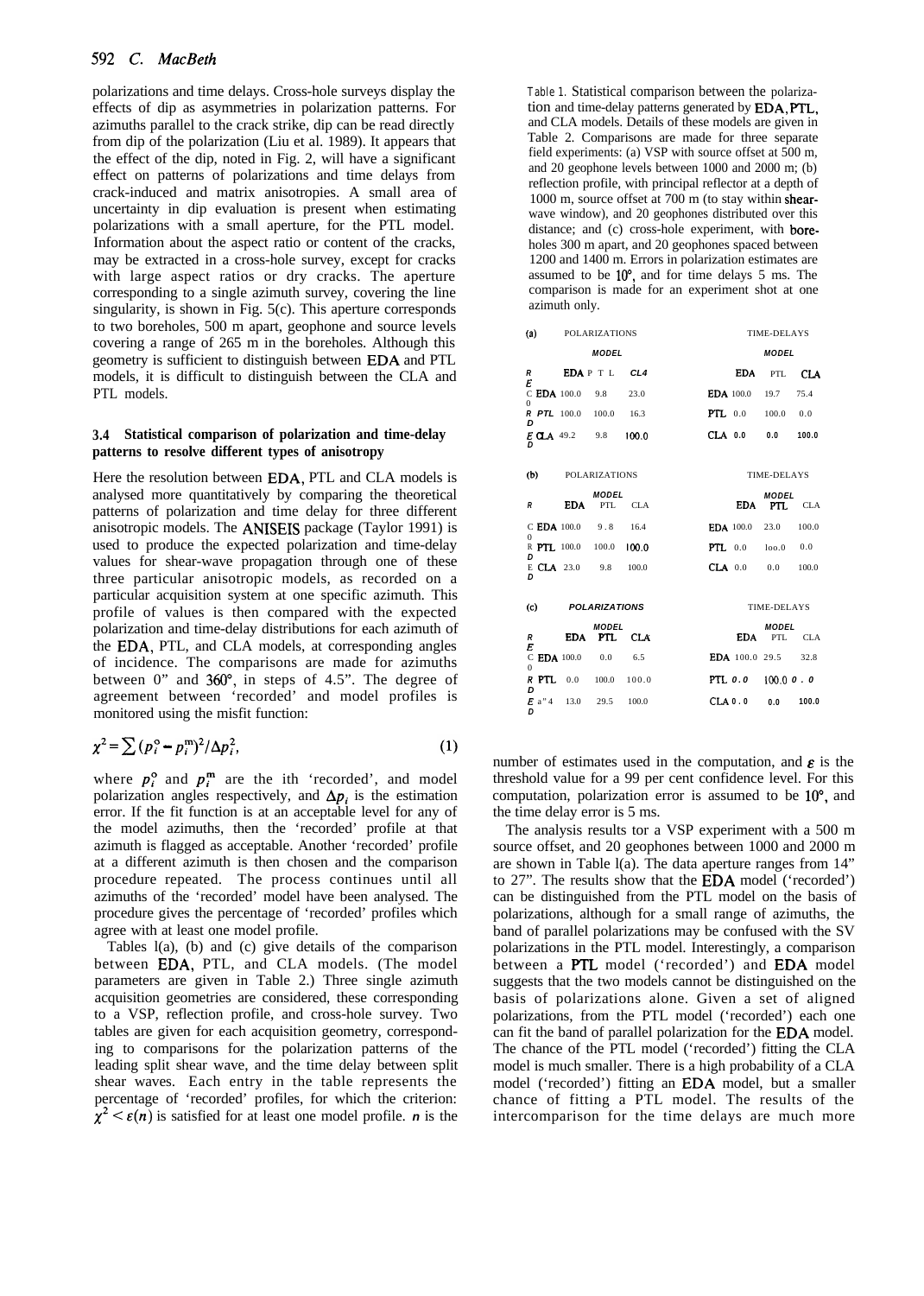**Table 2.** EDA, PTL, and CLA anisotropic structures used for generating patterns of splitting analysed in Table 1. Isotropic matrix material is specified by compressional wave velocity  $(\alpha)$ , shear-wave velocity  $(\beta)$ , and density (p). Anisotropy due to matrix fine-layering is specified by maximum differential anisotropy (%PTL), and dips around X and Y horizontal axes ( $\delta_L^x$  and  $\delta_L^y$ ). Cracks are specified by crack density (CD), aspect ratio (AR), dips around X and Y horizontal axes, relative to the vertical ( $\delta_c^x$ ) and  $\delta_C^{\nu}$ , and the content.

|       |             |                         | ISOTROPIC MATRIX MATERIAL |      |                  |          |   | CRACK AND MATRIX PROPERTIES                                      |          |                      |      |
|-------|-------------|-------------------------|---------------------------|------|------------------|----------|---|------------------------------------------------------------------|----------|----------------------|------|
|       | α<br>(km/s) | β<br>$(km/s)$ $(g/cm3)$ | ρ                         | CD   |                  |          |   | AR $\delta_{C}^X$ 6, CONTENT $\delta_{C}^X$ $\delta_{C}^Y$ % PTL |          |                      |      |
| EDA - | -4.00       |                         | 2.31 2.00                 |      | $0.04$ 0.001 0 0 |          |   | waler                                                            | 00       |                      | 0    |
| PTI.  | 2.15        | $0.84$ 2.13             |                           |      |                  |          |   | $0.00 \t 0.000 \t 0 \t 0$                                        |          | $\theta$<br>$\theta$ | - 15 |
|       | $CI.A$ 2.15 | 0.84                    | 2.13                      | 0.04 | 0.001            | $\theta$ | 0 | water                                                            | $\theta$ | $\theta$             | -15  |

conslusive. Each model appears to be well resolved from the others, except for the comparison between the EDA model ('recorded') and the CLA model, for which the measurements are similar. One would expect the EDA to become more distinguishable from the CLA model as the ratio of EDA to PTL anisotropy decreases, and the point singularities in the CLA pattern move towards the vertical direction (Wild  $&$  Crampin 1991). Table 1(b) shows the results of an intercomparison of models for a reflection profile with a reflector depth of 2000 m, and a geophone spread of 1400 m. These dimensions are chosen so that the recorded rays have propagation directions within the shear-wave window at the free surface. Similar conclusions are reached as for the VSP experiment, except that the PTL model ('recorded') appears indistinguishable from the EDA, or CLA model, on the basis of polarizations. The EDA model ('recorded) cannot be distinguished from the CLA model on the basis of time delays.

The results for a cross-hole survey are shown in Table l(c). The survey consists of two boreholes 300 m apart, with geophone and source levels clustered over 200 m. Here, on the basis of polarizations, it appears that the PTL model ('recorded') is indistinguishable from the CLA model, although the other models can be distinguished. Similarly, on the basis of time delays, the EDA model ('recorded') has some similarities with the PTL and CLA models. It appears that the comparison between models on the basis of time-delays provides a better separation than polarization distribution. Each model can be distinguished on the basis of combining the polarization and time-delay results, from a VSP, reflection profile, or cross-hole survey.

These comparisons were intended to show the basic similarities and difficulties which may arise in distinguishing polarization and time-delay patterns from three different anisotropic models. The question of specific resolution of the model parameters from a particular set of data values (inherent non-uniqueness), together with the decision of which anisotropic model fits the data best, within the limits of experimental error, is discussed in a separate study (MacBeth 1991).

#### **3.6 Multilayered media**

The above discussions have been restricted to a uniform anisotropic half-space, for simplicity of interpretation. When

the problem of finding, or distinguishing between anisotropic models is extended to multilayered media, it is naturally more complex, and the resolving power of the anisotropic parameters is reduced. This is especially true if the earth structure consists of layers of different types and orientation of anisotropy, in which the phenomenon of multiple shear-wave splitting occurs. Apart from the obvious difficulties associated with estimating polarizations and time delays of multiply-split shear waves, the range of incidence angles passing through each layer, and hence the size of the aperture for each layer, is smaller than for a uniform half-space. Refraction through each layer also alters the positions of the data apertures. An example of these effects is shown in Fig. 6, which shows the data apertures for a 200 m offset-VSP shot in a three-layered model with 200 m of low-velocity material  $(V_s = 1.6 \text{ km s}^{-1})$ , overlying a 500 m layer of higher velocity material  $(V_s = 2.3 \text{ km s}^{-1})$ , and a half-space  $(3.0 \text{ km s}^{-1})$ . The shallowest layer has a data aperture positioned close to the horizontal, so that the resolution of the crack strike and density will not be good. The aperture for the second layer, covering a wide range of angles, partially overlaps that of the first due to refraction, The aperture for the half-space is small, with most of the rays propagating along the same direction. The crack strike



**Figure** 6. Apertures corresponding to each layer of a multilayered medium. The upper layer has a shear-wave velocity of 1.6 km  $s^{-1}$ and a thickness of 200 m, overlying two layers with velocities of 2.3 and  $3 \text{ km s}^{-1}$ , these being  $500 \text{ m}$  thick and a half-space. The experiment here is an offset VSP with 200 m source offset, with geophones placed at 25 m intervals down a 1275 m borehole. Shallowest geophone is at 50 m depth.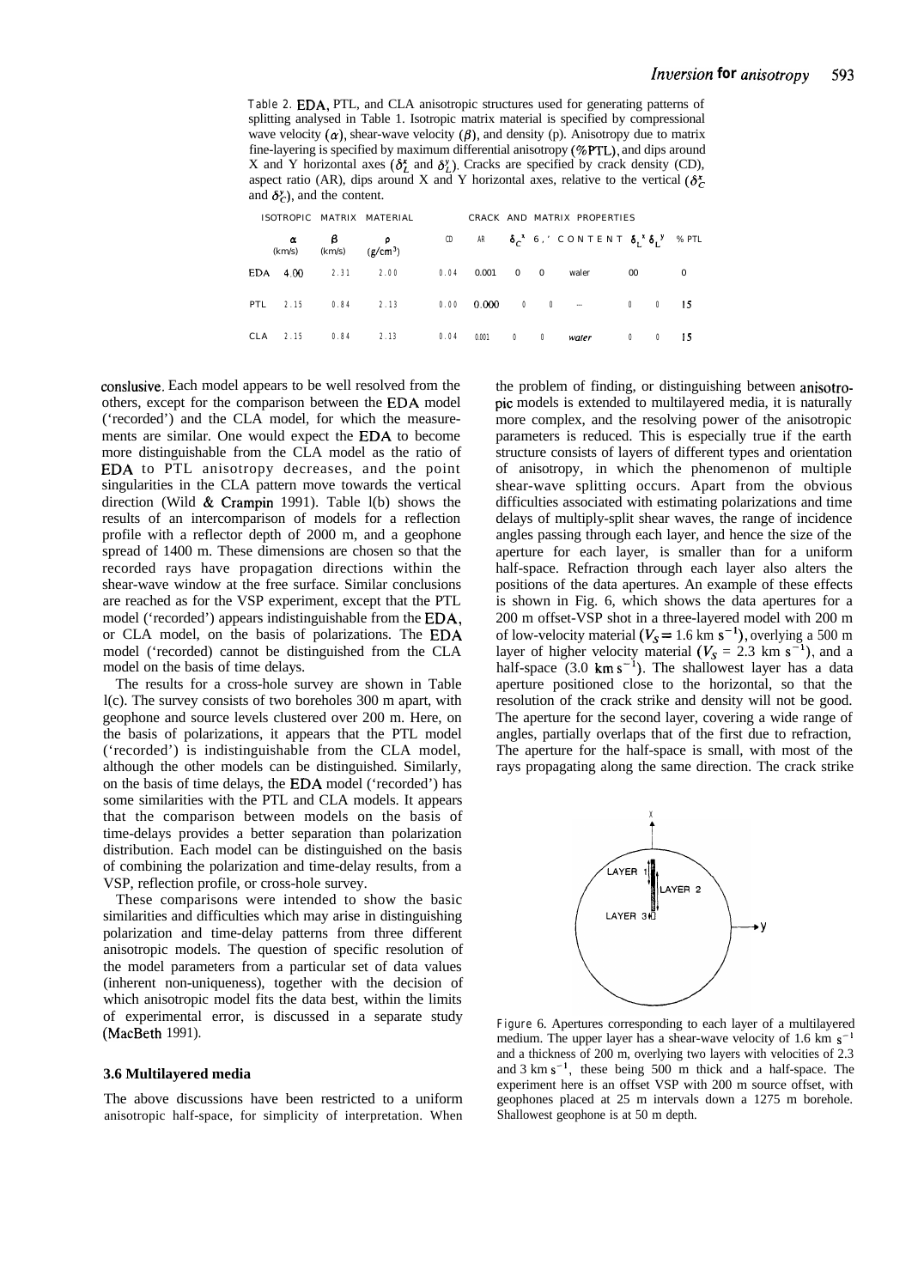and density are well resolved for this case as the aperture is still positioned sub-vertically. There is less information about aspect ratio and crack content in this layer.

## **4 DISCUSSION AND CONCLUSIONS**

Patterns of polarizations for the leading shear wave, and time delays between the faster and slower split shear waves, have been analysed to examine the feasibility of determining subsurface anisotropy using an inversion procedure. The finite number of directional recordings available in an exploration survey places limitations on the recognition of different types of anisotropy and their parameters, and creates ambiguities which may invalidate a prospective inversion scheme.

On the gross scale, EDA, PTL or CLA models cannot be totally distinguished from separate polarization or timedelay measurements at one azimuth, for any acquisition geometry. Combined measurements, preferably at several azimuths, are required to distinguish the different anisotropic models with any degree of success. On a more detailed scale, a qualitative statement can be made about the resolution of specific parameters of the three types of anisotropies. It appears that only certain acquisition geometries have the potential to resolve particular anisotropic parameters, these being summarized in Table 3. The entries in this table are not intended to suggest that certain parameters cannot be resolved using a particular experimental configuration. The table is only intended to act as a guideline to the selection of a suitable experiment for optimum resolution of these details using shear-wave splitting. Estimates of shear-wave splitting along the nearly vertical raypaths in a zero- or near-offset VSP are most suitable for estimating the strike and crack density of vertical cracks, and the dip of matrix anisotropy due to fine layering. Cross-hole experiments are best for measuring the slope of the cracks. The resolution of the crack content and aspect ratio are determined principally by positions of line singularities, and either an offset VSP, or a cross-hole survey may (in principle) be adequate for resolving this property. The ratio of EDA to PTL anisotropy in

Table 3. Summary of resolving power of different acquisition systems for estimating parameters of anisotropy from shear-wave splitting. RP and CH are reflection profile, and cross-hole respectively. A tick indicates that the parameter can be adequately resolved, and a cross indicates a potentially low resolution. This table is intended as a guide to the inversion of shear-wave splitting. The results may vary depending upon the relative dimensions of different acquisition geometries.

| MODEL PARAMETER NEAR-OFFSET | <b>VSP</b> | <b>FAR-OFFSET</b><br>VSP | RP | CH. |
|-----------------------------|------------|--------------------------|----|-----|
| <b>STRIKE</b>               | J          |                          |    |     |
| CRACK DIP                   |            |                          |    |     |
| <b>CRACK DENSITY</b>        |            |                          |    |     |
| <b>ASPECT RATIO</b>         |            |                          |    |     |
| <b>CONTENT</b>              |            |                          |    |     |
| % PTL                       |            |                          |    |     |
| <b>LAYER DIP</b>            |            |                          |    |     |
|                             |            |                          |    |     |

sedimentary basins may be resolved using a near-offset VSP. Reflection surveys supply similar information to an offset VSP, but are limited by the shear-wave window. Velocity contrasts and depth variations in anisotropy limit the size of the data apertures available for the inversion, and reduce the accuracy of the splitting estimates.

Although these results are valid for the particular model parameters used in this study, the general conclusions of this comparison would not be significantly affected by a different choice of values. From the basis of this study it may be concluded that the inversion for the polarization of the leading shear wave, and the time delay between the faster and slower shear wave appears possible, provided care is taken in the selection of the acquisition geometry for the model parameters of interest. Each anisotropic experiment must be designed according to the velocity structure in the survey region, and the zone of interest. In a subsequent study (MacBeth 1991, this issue), the inversion of shear-wave splitting, and the associated interpretational non-uniqueness, will be put on a more quantitative footing.

#### **ACKNOWLEDGMENTS**

I thank Applied Geophysical Software Inc. and Macroc Ltd for approval to use the ANISEIS package for plotting several of the figures. I thank Gareth Yardley and Phil Wild for their comments on the manuscript. This work was supported by the Edinburgh Anisotropy Project, and the Natural Environment Research Council, and is published with the approval of the Director of the British Geological Survey (NERC).

#### **REFERENCES**

- Alford, R. M., 1986. Shear data in the presence of azimuthal anisotropy: Dilley, Texas, **Expanded** Abstracts, 56th Ann. Int. *SEG Meeting, 1986, Houston,* pp. 476-479.
- Booth, D. C. & Crampin, S., 1985. Shear-wave polarizations on a curved wavefront at an isotropic free-surface, *Geophys. J. R.* astr. Soc., 83, 31-45.
- Booth, D. C., Crampin, S., Lovell, J. H. & Jer-Ming Chiu, 1990. Temporal changes in shear-wave splitting during an earthquake swarm in Arkansas, 1. *geophys. Res.,* 95, 11 151-11 164.
- Bush, I. & Crampin, S., 1987. Observations of EDA and PTL anisotropy in shear-wave VSPs, *Expanded Abstracts, 57th Ann. Int. SEG Meeting, 1987, New Orleans,* pp. 646-649.
- Byun, B. S. & Corrigan, D., 1990. Seismic traveltime inversion for transverse isotropy, *Geophysics, 55, 192-200.*
- Campden, D. & Crampin, S., 1991. Observations of shear-wave splitting from marine VSPs in the southern North Sea, *Geophys.* J. Int., this issue.
- Crampin, S., 1978. Seismic wave propagation through a cracked solid: polarization as a possible dilatancy diagnostic, *Geophys. J. R. astr. Soc., 53, 467-496.*
- Crampin, S., 1984. Effective elastic constants for wave propagation through cracked solids, *Geophys. J. R. astr. Sot., 76,* 135-145.
- Crampin, S., 1985. Evaluation of anisotropy by shear-wave splitting, *Geophysics, 50,* 142-152.
- Crampin, S., 1987. Geological and industrial implications of extensive dilatancy anisotropy, *Nature, 328,* 491-496.
- Crampin, S., 1989. Suggestions for a consistent terminology for seismic anisotropy, *Geophys. Prosp., 37, 753-770.*
- Crampin, S., 1990. Alignment of near-surface inclusions and appropriate crack geometries for geothermal hot-dry rock experiments, *Geophys. Prosp., 38,* 621-631.